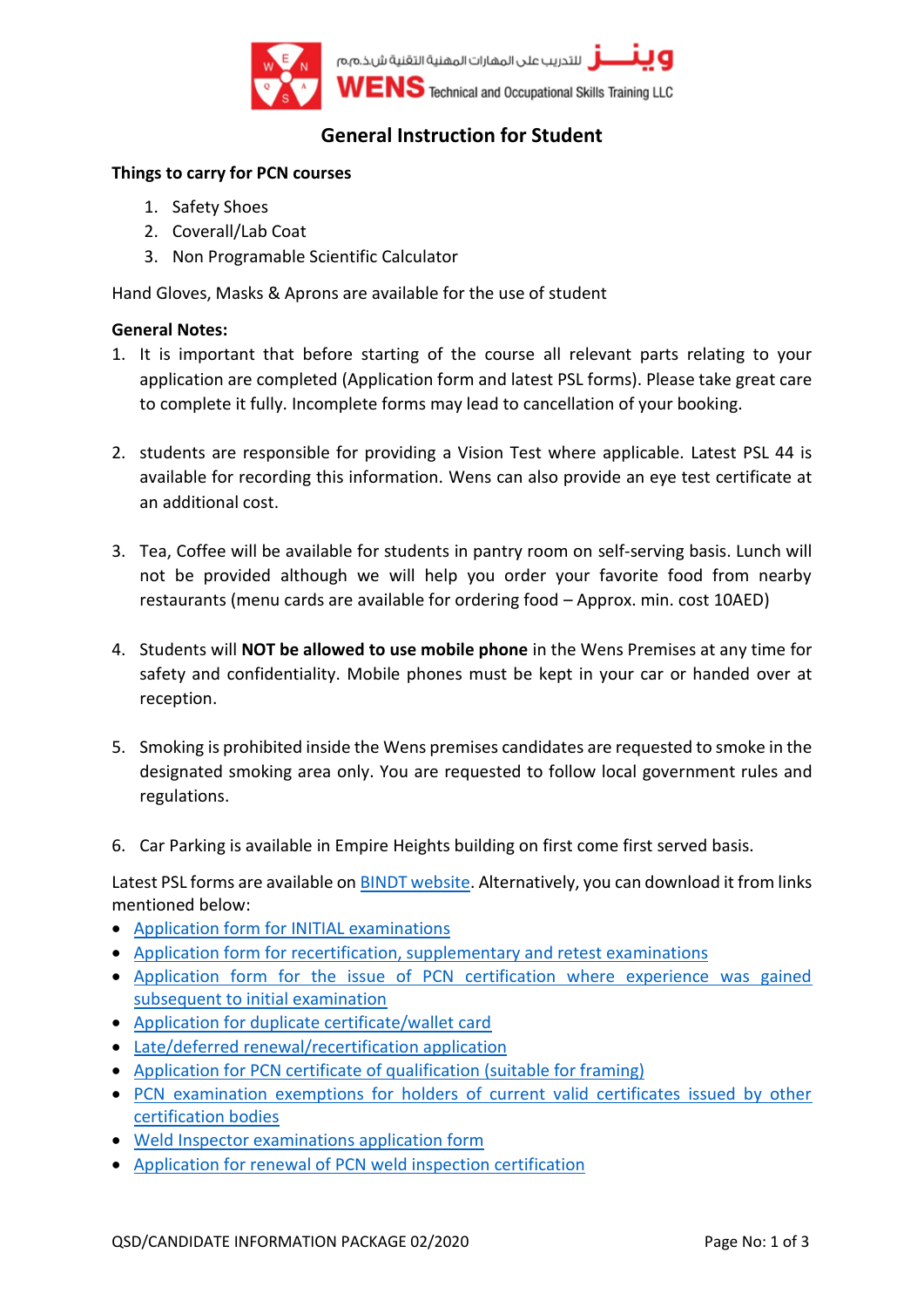

### **How to Reach**

**By Air:** [Dubai International Airport](https://goo.gl/maps/4jsUgG9f9Tvj7FuB8) (DXB) is the nearest airport to Wens, Dubai. From Airport it takes 15 minutes ride with Dubai Taxi (38-43AED). Alternatively, you can take Dubai metro (Red Line) towards UAE Exchange and get down at business bay metro station from where you can catch F14(Bay Square) Bus to reach Empire Heights Tower 1 bus stop. Tickets Nol (fare) cards can be purchased at any of the metro station and must be swiped before and after journey.

**By Bus:** Following bus stops are at walkable distance from the Wens [Empire Heights Towers](https://goo.gl/maps/iyChL8vC4LjsKgpg9)  [1,](https://goo.gl/maps/iyChL8vC4LjsKgpg9) [Empire Heights Towers 2,](https://goo.gl/maps/dQbcqcfYC84ukyC79) [Dubai Fountain St.2,](https://goo.gl/maps/KEnD444y1Upi7CcW8) [Dubai Fountain St.1,](https://goo.gl/maps/3yN57VGc5GgjoJrz9) [Burj View central Tower](https://goo.gl/maps/puUL6PbyNV6Vv2Ek7)  [2,](https://goo.gl/maps/puUL6PbyNV6Vv2Ek7) [Burj View central Tower 1](https://goo.gl/maps/omivPvPFtFEedye16) from where you can catch bus no F14, X22, 50, F13, F41, F19B to travel to your destination or to arrive at Wens. Fare Varies from (3-7.5AED).

**By Metro:** [Business Bay](https://goo.gl/maps/JmMfm8SYiGRA7Py98) is the nearest metro station from where you can catch F14(Bay Square) Bus to reach Empire Heights Tower 1 bus stop, F19B/F41 bus to reach Burj View central Tower 2 bus stop. Fare Varies from (3-7.5AED)

Use S'hail [Android/](https://play.google.com/store/apps/details?id=de.hafas.android.dimp&hl=en&gl=US)[IOS](https://apps.apple.com/ae/app/shail/id1214681230) app which shows Dubai Metro timings (as red or green line info), Bus schedules and stops, Dubai Taxi fares, Uber and Careem options.

**By Personal Car:** [WENS Technical and Occupational Skills Training L.L.C](https://goo.gl/maps/V9YRK5kXrisz25ms8) use this google map link to reach wens. Alternatively, map is available below for Manual navigation